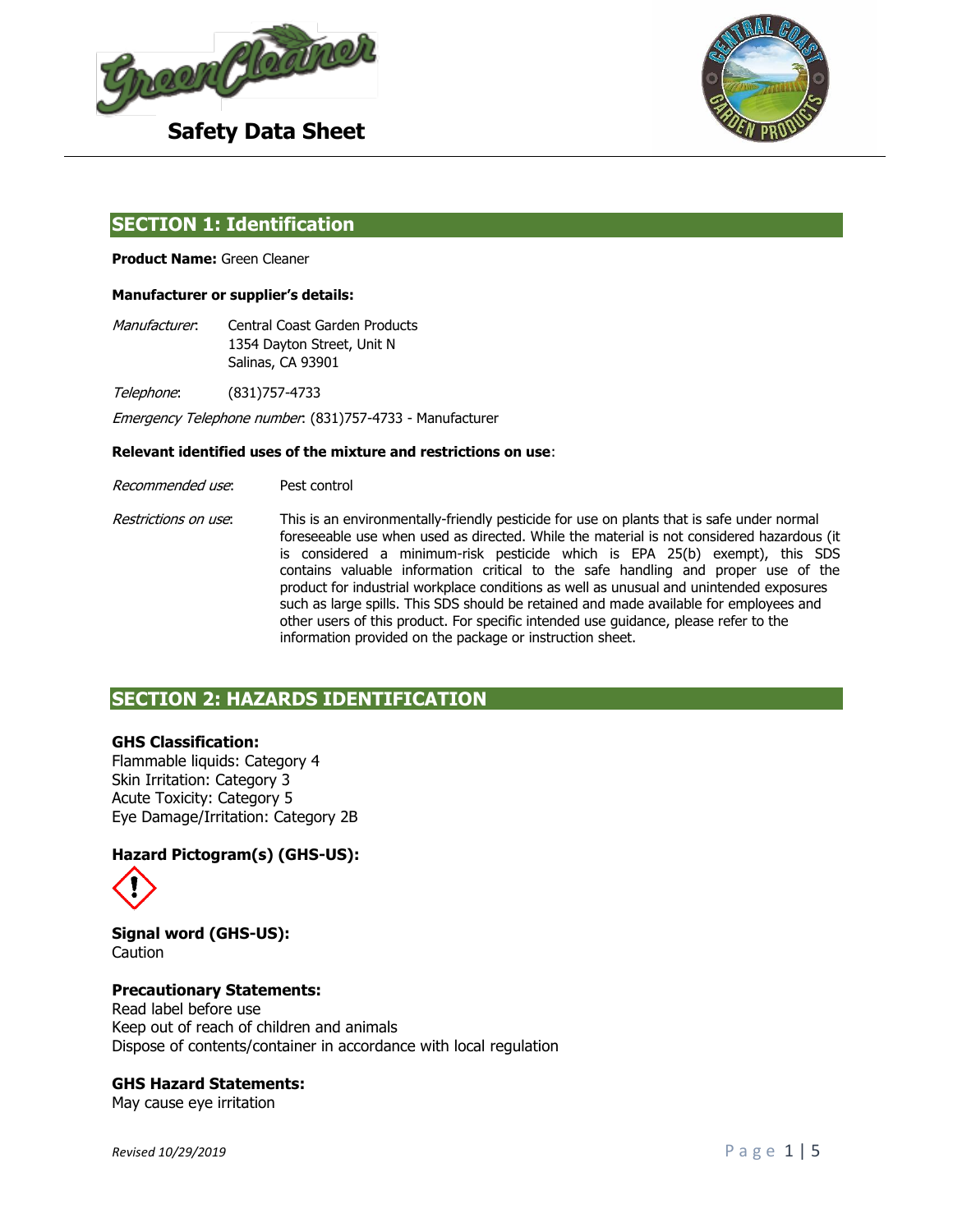May cause skin irritation May be harmful if swallowed

#### **Other hazards not otherwise classified:** None known

# **SECTION 3: COMPOSITION/INFORMATION ON INGREDIENTS**

Substance / **Mixture**

| Name                               | CAS#           | Concentration % |
|------------------------------------|----------------|-----------------|
| Soybean oil*                       | 8001-22-7      | 39.0%           |
| Sodium lauryl sulfate              | $151 - 21 - 3$ | 19.0%           |
| Isopropyl alcohol                  | $67 - 63 - 0$  | 20.0%           |
| Water                              | 7732-18-5      | 18.5%           |
| Sodium citrate                     | $68 - 04 - 2$  | 3.0%            |
| Citric acid                        | 994-36-5       | .5%             |
| * Soybean oil is organically grown |                |                 |

# **SECTION 4: FIRST AID MEASURES**

**Emergencies and first aid measures:**

**In case of inhalation:** Not expected to be a problem

**In case of skin contact:** Rinse with water

**In case of eye contact:** Flush immediately with water. Remove contact lenses, if present and easy to do so. Continue rinsing. If irritation persists, contact a medical professional.

## **SECTION 5: FIREFIGHTING MEASURES**

Non-flammable material. No risk of fire.

## **SECTION 6: ACCIDENTAL RELEASE**

**Personal precautions:** Avoid contact with eyes, skin, or clothing.

**Environmental precautions:** Prevent spilled material from entering sewers, storm drains, other unauthorized drainage systems and natural waterways by using sand, earth, or other appropriate barriers.

**Methods for cleaning up:** Contain and collect spillage with absorbent material (e.g. sand, earth, diatomaceous earth, vermiculite) and flush area with water.

## **SECTION 7: HANDLING AND STORAGE**

**General:** Wash hands after use. Do not get in eyes, on skin or on clothing. Use good hygiene practices. Eyewash stations should be available in areas where this material is used and stored.

**Precautions to be taken in handling:** Avoid contact with eyes

**Precautions to be taken in storage:** Store in a cool/low-temperature place. Keep closed when not in use.

## **SECTION 8: EXPOSURE CONTROLS/PERSONAL PROTECTION**

**Respiratory protection:** No special ventilation requirements. General room ventilation is adequate.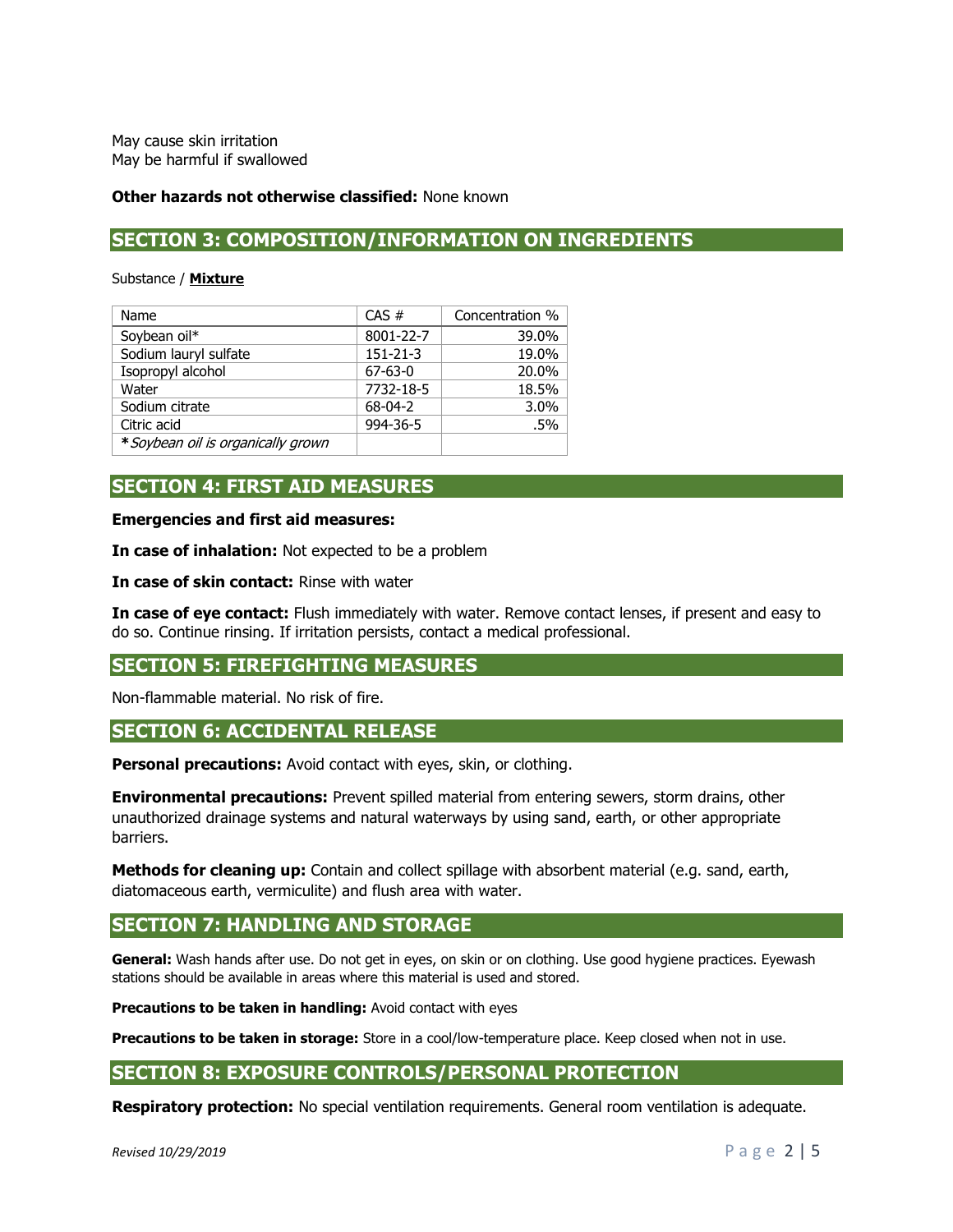## **Eye Protection:** None

## **Skin protection:** None

| <b>Exposure Limits/ Guidelines</b>         |        |                   |                            |                                                         |                   |                                            |
|--------------------------------------------|--------|-------------------|----------------------------|---------------------------------------------------------|-------------------|--------------------------------------------|
|                                            | Result | <b>ACGIH</b>      | Canada<br>Ontario          | Canada<br>Quebec                                        | China             | <b>NIOSH</b>                               |
| <b>Isopropyl</b><br>alcohol<br>$(67-63-0)$ | STELs  | $400$ ppm<br>STEL | $400$ ppm<br>STEL          | 500 ppm<br><b>STEV: 1230</b><br>mg/m3<br><b>STEV</b>    | 700 mg/m3<br>STEL | 500 ppm<br><b>STEL: 1225</b><br>mg/m3 STEL |
|                                            | TWAs   | $200$ ppm<br>TWA  | 200 ppm<br>TWA             | $400$ ppm<br><b>TWAEV; 985</b><br>mg/m3<br><b>TWAEV</b> | 350 mg/m3<br>TWA  | $400$ ppm<br>TWA: 980<br>mg/m3 TWA         |
| Exposure Limits/ Guidelines (Con't.)       |        |                   |                            |                                                         |                   |                                            |
| Result                                     |        |                   |                            | <b>OSHA</b>                                             |                   |                                            |
| Isopropyl alcohol (67-63-0)                |        | TWAs              | 400 ppm TWA; 980 mg/m3 TWA |                                                         |                   |                                            |

# **SECTION 9: PHYSICAL AND CHEMICAL PROPERTIES**

| <b>Material Description</b>  |                  |                                                        |                                      |  |
|------------------------------|------------------|--------------------------------------------------------|--------------------------------------|--|
| <b>Physical Form</b>         | Liquid           | Teal blue liquid.<br>Appearance/<br><b>Description</b> |                                      |  |
| Color                        | <b>Teal blue</b> | Odor                                                   | Soap with slight smell of<br>alcohol |  |
| <b>Taste</b>                 | Data lacking     | Particulate type                                       | Not relevant                         |  |
| <b>Particulate Size</b>      | Not relevant     | Aerosol type                                           | Not relevant                         |  |
| <b>Boiling point</b>         | $212^{\circ}$ F  | <b>Melting point</b>                                   | Data lacking                         |  |
| Decomposition<br>Temperature | Data lacking     | Heat of<br>Decomposition                               | Data lacking                         |  |
| рH                           | Data lacking     | Specific Gravity/<br><b>Relative Density</b>           | $0.82$ Water=1                       |  |
| <b>Evaporation Rate</b>      | I ow             | Solubility (in water)                                  | Yes                                  |  |

# **SECTION 10: STABILITY AND REACTIVITY**

**Stability:** Stable under normal temperatures and pressures.

**Hazardous reactions:** No dangerous reaction known under conditions of normal use.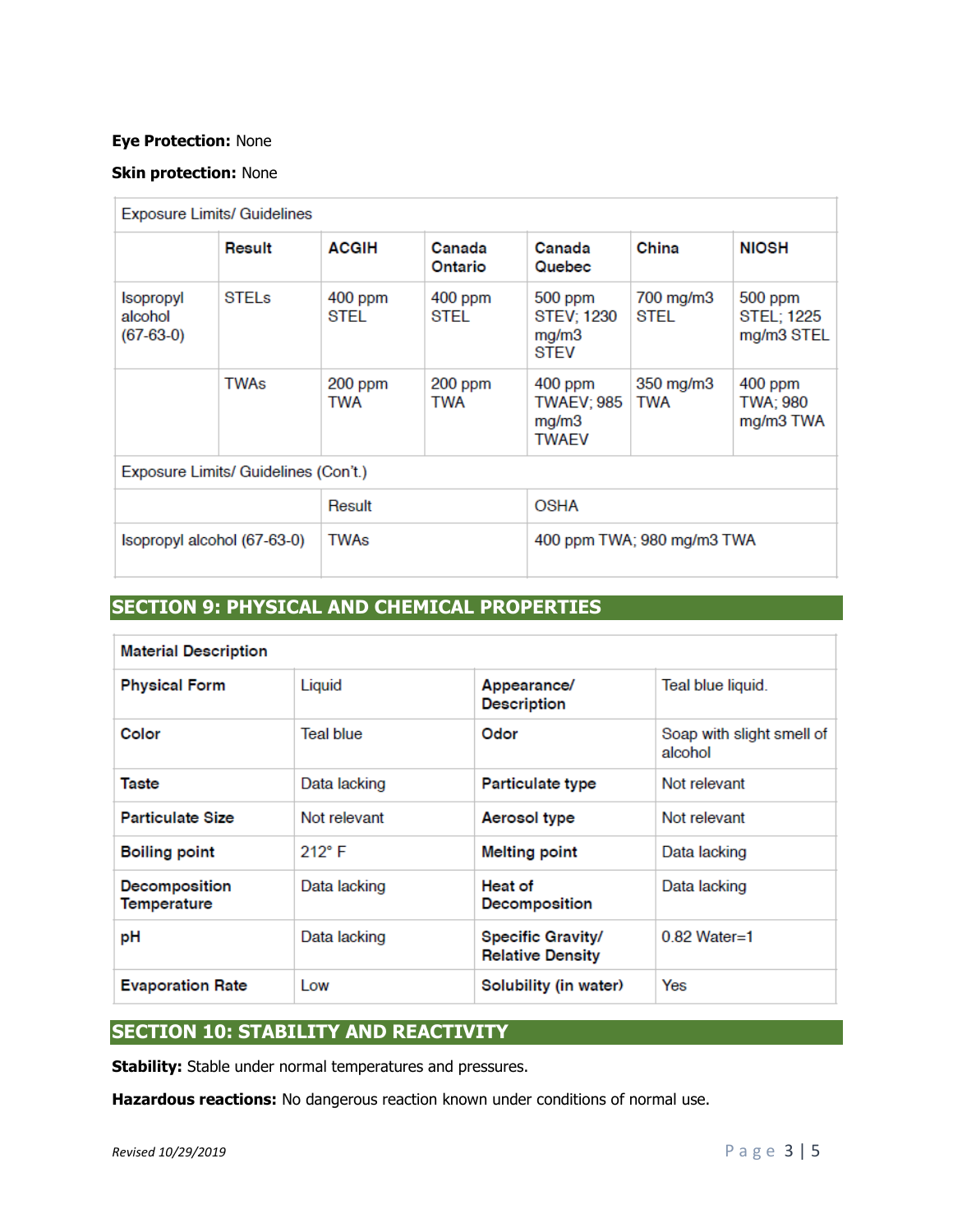## **Incompatible materials:** Strong oxidizing agents

## **Conditions to avoid:** None

# **SECTION 11: TOXICOLOGICAL INFORMATION**

| Component                        | CAS     | Data                                                                                            |  |  |
|----------------------------------|---------|-------------------------------------------------------------------------------------------------|--|--|
| Isopropyl alcohol (1% to<br>8%   | 67-63-0 | Acute Toxicity: ora-rat LD50:5045 mg/kg; icl-rat<br>LC50:16000 ppm/8H; skn-rbt LD50:12800 mg/kg |  |  |
| <b>GHS Properties</b>            |         | Classification                                                                                  |  |  |
| Acute toxicity                   |         | OSHA HCS 2012 - Classification criteria not met                                                 |  |  |
| <b>Aspiration Hazard</b>         |         | OSHA HCS 2012 - Classification criteria not met                                                 |  |  |
| Carcinogenicity                  |         | OSHA HCS 2012 - Classification criteria not met                                                 |  |  |
| Germ Cell Mutagenicity           |         | OSHA HCS 2012 - Classification criteria not met                                                 |  |  |
| Respiratory sensitization        |         | OSHA HCS 2012 - Classification criteria not met                                                 |  |  |
| Serious eye damage/irritation    |         | OSHA HCS 2012 - Classification criteria not met                                                 |  |  |
| Skin corrosion/irritation        |         | OSHA HCS 2012 - Classification criteria not met                                                 |  |  |
| Skin sensitization               |         | OSHA HCS 2012 - Classification criteria not met                                                 |  |  |
| STOT-RF                          |         | OSHA HCS 2012 - Classification criteria not met                                                 |  |  |
| STOT-SE                          |         | OSHA HCS 2012 - Classification criteria not met                                                 |  |  |
| <b>Toxicity for Reproduction</b> |         | OSHA HCS 2012 - Classification criteria not met                                                 |  |  |

# **SECTION 12: ECOLOGICAL INFORMATION**

Keep out of sewers, drainage areas, and waterways.

# **SECTION 13: DISPOSAL CONSIDERATIONS**

**Waste Disposal Method**: Dispose of contents and container according to federal, state, and local requirements.

# **SECTION 14: TRANSPORT INFORMATION**

No data available

## **SECTION 15: REGULATORY INFORMATION**

**OSDHA Hazards:** None

**TSCA Status:** On TSCA Inventory

**DSL Status:** All components are on the Canadian DSL list